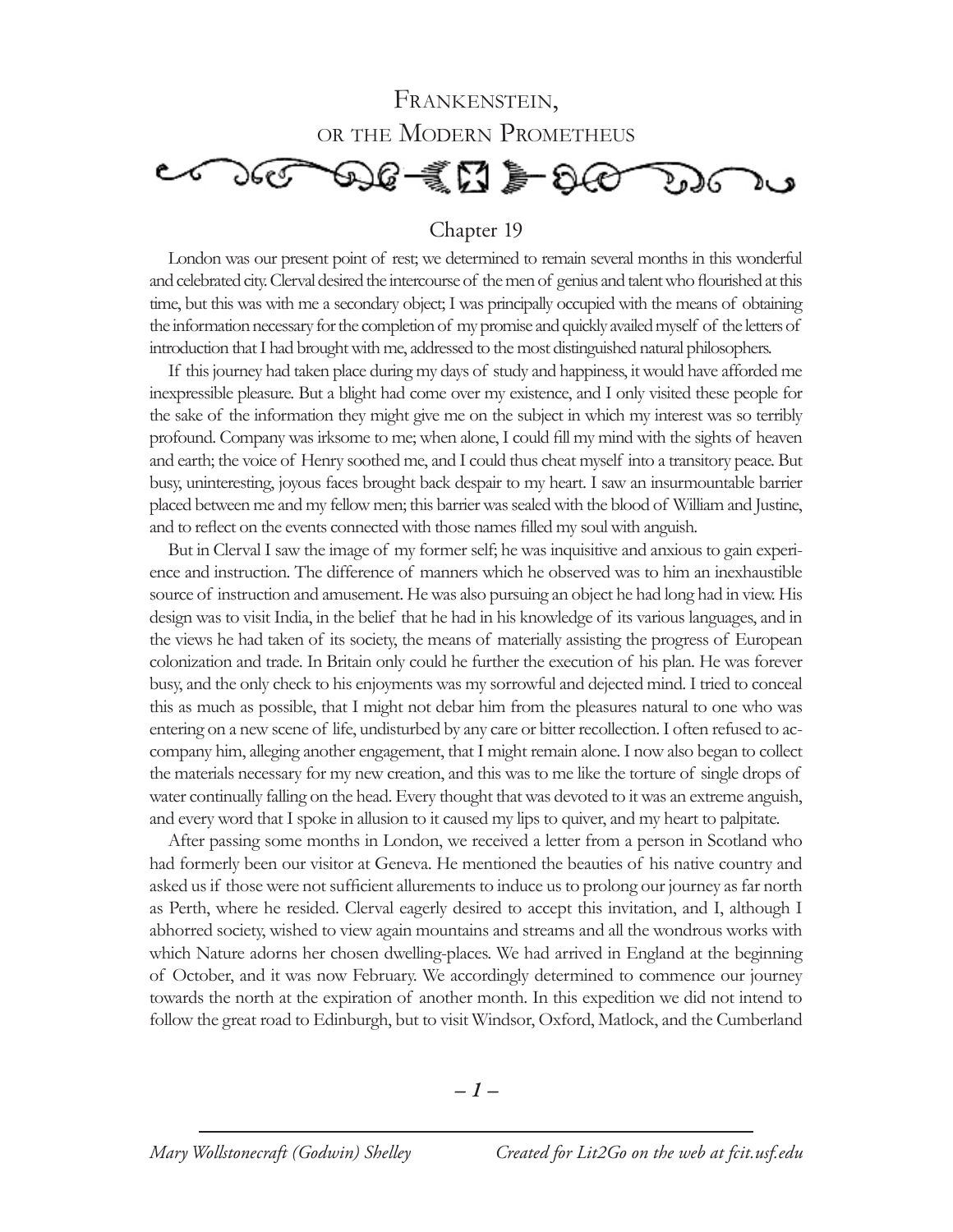lakes, resolving to arrive at the completion of this tour about the end of July. I packed up my chemical instruments and the materials I had collected, resolving to finish my labours in some obscure nook in the northern highlands of Scotland.

We quitted London on the 27th of March and remained a few days at Windsor, rambling in its beautiful forest. This was a new scene to us mountaineers; the majestic oaks, the quantity of game, and the herds of stately deer were all novelties to us.

From thence we proceeded to Oxford. As we entered this city our minds were filled with the remembrance of the events that had been transacted there more than a century and a half before. It was here that Charles I. had collected his forces. This city had remained faithful to him, after the whole nation had forsaken his cause to join the standard of Parliament and liberty. The memory of that unfortunate king and his companions, the amiable Falkland, the insolent Goring, his queen, and son, gave a peculiar interest to every part of the city which they might be supposed to have inhabited. The spirit of elder days found a dwelling here, and we delighted to trace its footsteps. If these feelings had not found an imaginary gratification, the appearance of the city had yet in itself sufficient beauty to obtain our admiration. The colleges are ancient and picturesque; the streets are almost magnificent; and the lovely Isis, which flows beside it through meadows of exquisite verdure, is spread forth into a placid expanse of waters, which reflects its majestic assemblage of towers, and spires, and domes, embosomed among aged trees.

I enjoyed this scene, and yet my enjoyment was embittered both by the memory of the past and the anticipation of the future. I was formed for peaceful happiness. During my youthful days discontent never visited my mind, and if I was ever overcome by ennui, the sight of what is beautiful in nature or the study of what is excellent and sublime in the productions of man could always interest my heart and communicate elasticity to my spirits. But I am a blasted tree; the bolt has entered my soul; and I felt then that I should survive to exhibit what I shall soon cease to be—a miserable spectacle of wrecked humanity, pitiable to others and intolerable to myself.

We passed a considerable period at Oxford, rambling among its environs and endeavouring to identify every spot which might relate to the most animating epoch of English history. Our little voyages of discovery were often prolonged by the successive objects that presented themselves. We visited the tomb of the illustrious Hampden and the field on which that patriot fell. For a moment my soul was elevated from its debasing and miserable fears to contemplate the divine ideas of liberty and self sacrifice of which these sights were the monuments and the remembrances. For an instant I dared to shake off my chains and look around me with a free and lofty spirit, but the iron had eaten into my flesh, and I sank again, trembling and hopeless, into my miserable self.

We left Oxford with regret and proceeded to Matlock, which was our next place of rest. The country in the neighbourhood of this village resembled, to a greater degree, the scenery of Switzerland; but everything is on a lower scale, and the green hills want the crown of distant white Alps which always attend on the piny mountains of my native country. We visited the wondrous cave and the little cabinets of natural history, where the curiosities are disposed in the same manner as in the collections at Servox and Chamounix. The latter name made me tremble when pronounced by Henry, and I hastened to quit Matlock, with which that terrible scene was thus associated.

From Derby, still journeying northwards, we passed two months in Cumberland and West-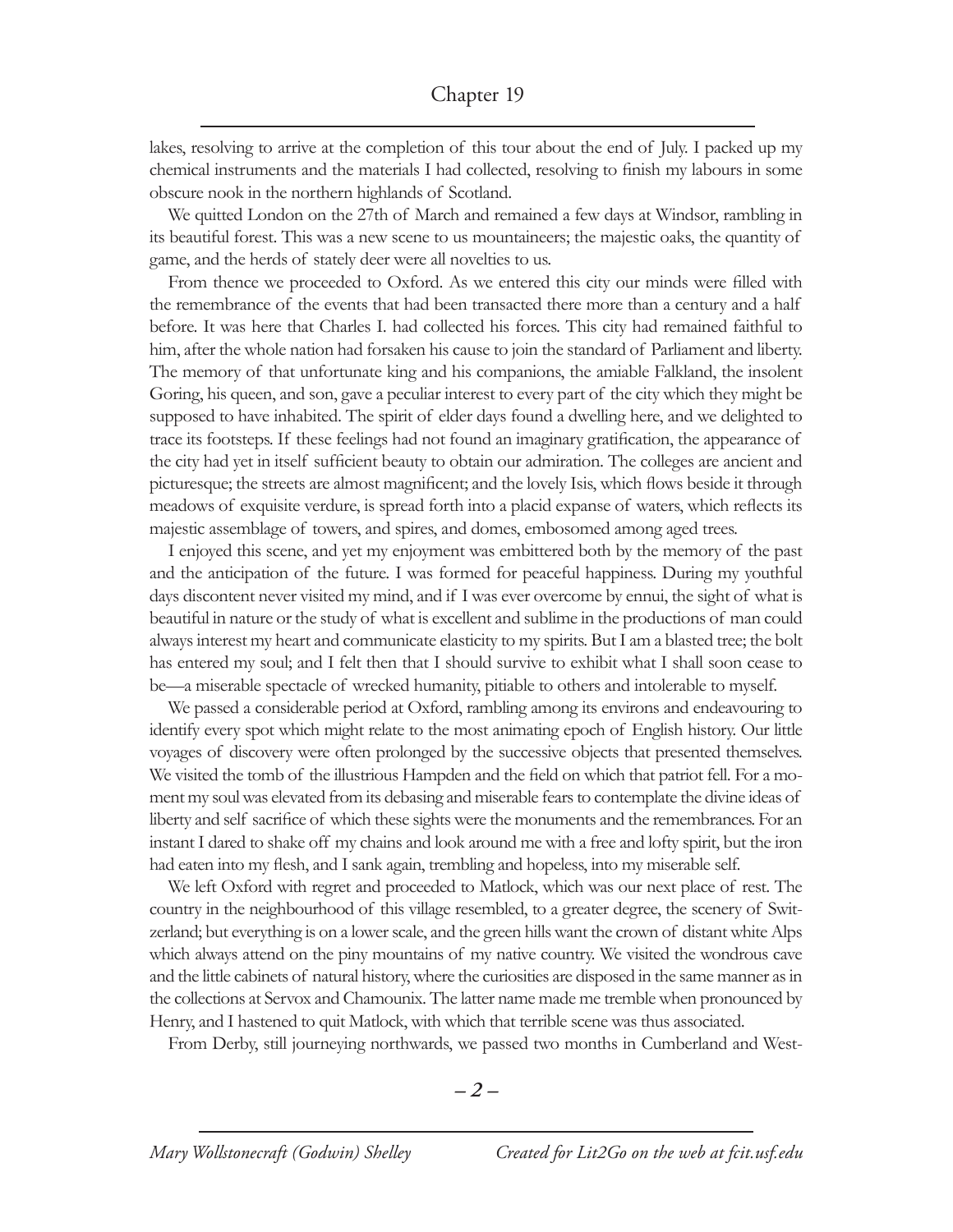## Chapter 19

morland. I could now almost fancy myself among the Swiss mountains. The little patches of snow which yet lingered on the northern sides of the mountains, the lakes, and the dashing of the rocky streams were all familiar and dear sights to me. Here also we made some acquaintances, who almost contrived to cheat me into happiness. The delight of Clerval was proportionably greater than mine; his mind expanded in the company of men of talent, and he found in his own nature greater capacities and resources than he could have imagined himself to have possessed while he associated with his inferiors. "I could pass my life here," said he to me; "and among these mountains I should scarcely regret Switzerland and the Rhine."

But he found that a traveller's life is one that includes much pain amidst its enjoyments. His feelings are forever on the stretch; and when he begins to sink into repose, he finds himself obliged to quit that on which he rests in pleasure for something new, which again engages his attention, and which also he forsakes for other novelties.

We had scarcely visited the various lakes of Cumberland and Westmorland and conceived an affection for some of the inhabitants when the period of our appointment with our Scotch friend approached, and we left them to travel on. For my own part I was not sorry. I had now neglected my promise for some time, and I feared the effects of the daemon's disappointment. He might remain in Switzerland and wreak his vengeance on my relatives. This idea pursued me and tormented me at every moment from which I might otherwise have snatched repose and peace. I waited for my letters with feverish impatience; if they were delayed I was miserable and overcome by a thousand fears; and when they arrived and I saw the superscription of Elizabeth or my father, I hardly dared to read and ascertain my fate. Sometimes I thought that the fiend followed me and might expedite my remissness by murdering my companion. When these thoughts possessed me, I would not quit Henry for a moment, but followed him as his shadow, to protect him from the fancied rage of his destroyer. I felt as if I had committed some great crime, the consciousness of which haunted me. I was guiltless, but I had indeed drawn down a horrible curse upon my head, as mortal as that of crime.

I visited Edinburgh with languid eyes and mind; and yet that city might have interested the most unfortunate being. Clerval did not like it so well as Oxford, for the antiquity of the latter city was more pleasing to him. But the beauty and regularity of the new town of Edinburgh, its romantic castle and its environs, the most delightful in the world, Arthur's Seat, St. Bernard's Well, and the Pentland Hills compensated him for the change and filled him with cheerfulness and admiration. But I was impatient to arrive at the termination of my journey.

We left Edinburgh in a week, passing through Coupar, St. Andrew's, and along the banks of the Tay, to Perth, where our friend expected us. But I was in no mood to laugh and talk with strangers or enter into their feelings or plans with the good humour expected from a guest; and accordingly I told Clerval that I wished to make the tour of Scotland alone. "Do you," said I, "enjoy yourself, and let this be our rendezvous. I may be absent a month or two; but do not interfere with my motions, I entreat you; leave me to peace and solitude for a short time; and when I return, I hope it will be with a lighter heart, more congenial to your own temper."

Henry wished to dissuade me, but seeing me bent on this plan, ceased to remonstrate. He entreated me to write often. "I had rather be with you," he said, "in your solitary rambles, than